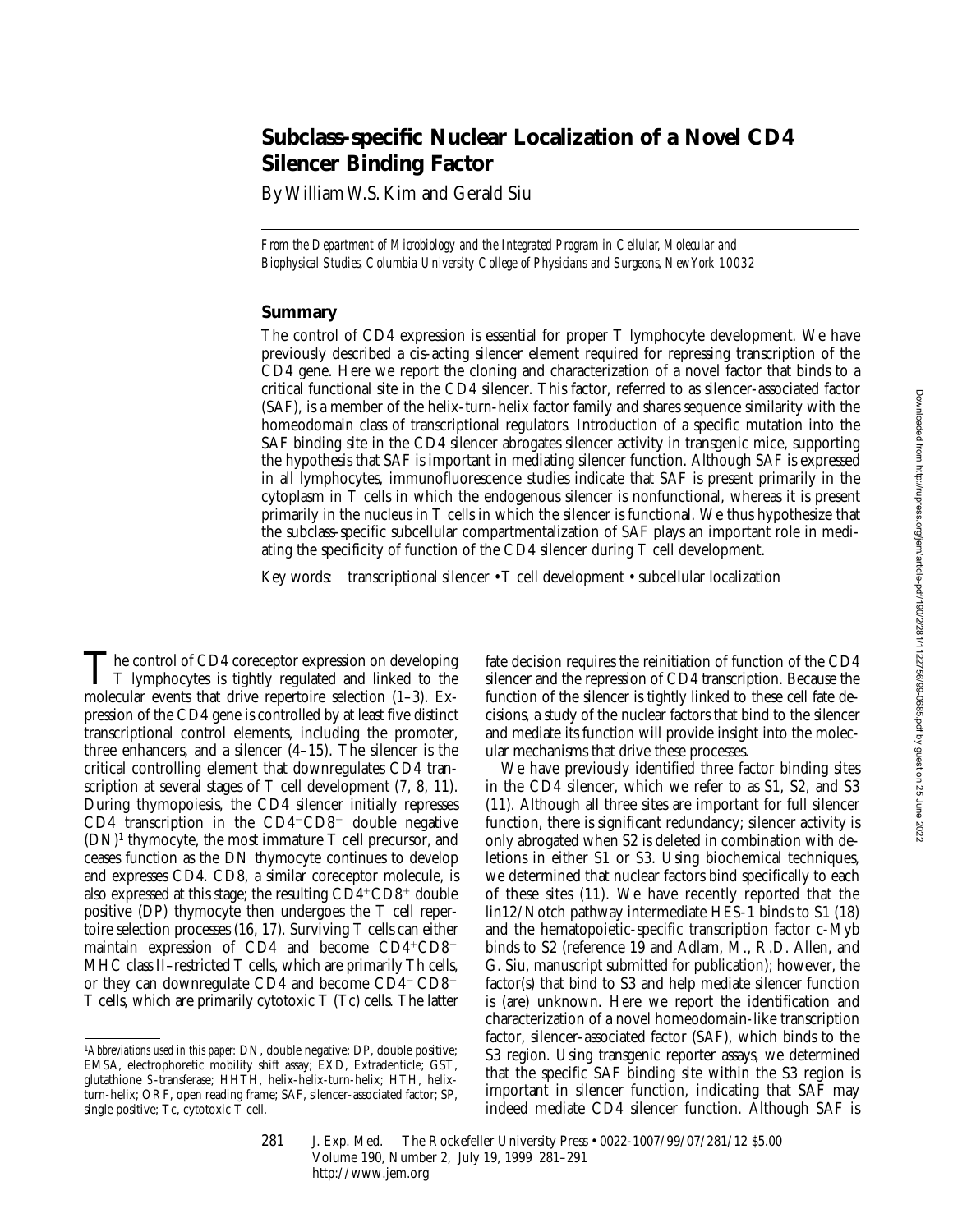expressed in all lymphocytes, immunofluorescence studies indicate that in cells in which the CD4 silencer is nonfunctional, such as  $CD4^+CD8^+$  DP and CD4 single positive (SP) T cells, endogenous SAF is preferentially localized in the cytoplasm. Conversely, in cells in which the CD4 silencer is functional, such as  $CD4$ <sup>-</sup> $CD8$ <sup>-</sup> $DN$  and  $CD8$  SP T cells, endogenous SAF is present in the nucleus. These observations indicate that the selective transport of SAF from the cytoplasm to the nucleus may be one mechanism for generating the functional specificity of the CD4 silencer.

#### **Materials and Methods**

*Electrophoretic Mobility Shift Assays and Competitions.* Nuclear and whole-cell extracts were purified from the different cell lines and electrophoretic mobility shift assay (EMSA) analyses were conducted as previously described (11). For the cold competition experiments, 100- or 300-fold molar excess of nonradioactive oligonucleotides were added to the binding mix without the radioactive probe and incubated at room temperature for 20 min. The radioactive probe was added, and then the EMSA was carried out. For production of the glutathione *S*-transferase (GST)– SAF fusion protein, we used the pGEX2T system (Amersham Pharmacia Biotech). The pGEX2TSAF plasmid contains a 0.7-kb fragment containing the SAF cDNA obtained from our library screen cloned into the pGEX2T GST vector inserted in frame with the GST coding region. Purification of the GST–SAF fusion protein in the DH5 $\alpha$  bacterial strain was conducted according to the manufacturer's instructions (Amersham Pharmacia Biotech). For antibody ablations, the extracts were preincubated for 30 min on ice with  $0.5 \mu$ g of the appropriate antibody before completing the EMSA reaction.

*Yeast One-hybrid Screening.* The basic protocol used for yeast one-hybrid screening has been described previously (20–22). Because of the large number of false positives obtained with this procedure, we designed a screen–counterscreen procedure to more easily identify the true positives. The lacZ reporter plasmids, pWK151, pWK153, and pWK154, were constructed by inserting fourfold multimerizations of the 56bp S3 region, the 18bp S2 region, or the pKs linker, respectively, into pJL638 (reference 22; gift of Dr. Joachim Li, University of California, San Francisco). These plasmids were integrated into the genome of yeast strain YJL 321 (reference 22; gift of Dr. Joachim Li), forming the YWK 101, YWK 102, and YWK 103 yeast strains, respectively. The plasmid pWK 152 was constructed by inserting the S3 four-mer into pJDM 373, which contains the HIS3 gene under the transcriptional control of a TATA box (reference 23; gift of Dr. Randall Reed, Howard Hughes Medical Institute, Johns Hopkins University School of Medicine, Baltimore, MD). A dual reporter yeast strain was then constructed by transforming pWK 152 into yeast strain YWK 101; this strain thus contains both the HIS3 and lacZ reporter genes under the transcriptional control of a TATA box and the four-fold multimerization of S3. The yeast strains YJL 365 and YJL 363 containing lacZ plasmids under the transcriptional control of multimerizations of either wild-type or mutant ACS sites, respectively, were obtained from Dr. Joachim Li (22). A WEHI-3 cDNA library constructed into the pGADNOT vector was transformed into the YWK 101 yeast strain as previously described (24).  $3 \times 10^6$  transformants were grown on LEU<sup>-</sup> HIS<sup>-</sup>TRP<sup>-</sup> 3-AT plates and subjected to an XGAL screen. Survival of transformants in the absence of leucine and tryptophan is due to the *LEU2* gene present in the library vector and the *TRP1*

gene present in pWK 151; clones encoding putative S3 binding factors were identified using 3-AT and XGAL selection. The library plasmid DNA from these initial positives was then purified and subsequently transformed into yeast strains YWK 101, YWK 102, YWK 103, YJL 365, and YJL363, and an XGAL screen was performed. Library vectors that encode for a true S3 binding factor turn blue only when transformed into YWK 101, and remain white when transformed into YWK 102, 103, YJL 363, and YJL 365.

*Antisera Preparation and Western Blot Analyses.* The rabbit anti-SAF antisera was generated against the GST–SAF fusion protein by BABCO. Antibodies against the GST moiety were removed by batch purification with GST-coupled beads and the serum was subsequently purified using Protein A–Sepharose (Amersham Pharmacia Biotech). For the immunofluorescence studies, the anti-SAF antisera was further purified by passing the GSTadsorbed SAF antisera through a GST–SAF-coupled Hi TrapR-*N*-hydroxysuccinimide activated column (Amersham Pharmacia Biotech) according to the manufacturer's instructions. Bound antisera was eluted by high and low pH cycles, and fractions containing antibody were pooled, dialyzed against PBS, and concentrated by running on a protein A–Sepharose column (Amersham Pharmacia Biotech). To determine the levels of SAF expressed in the cell lines, whole cell extracts were generated by lysing  $5 \times 10^7$  cells in NP-40 lysis buffer for 60 min on ice. The extracts were then pelleted, and supernatant was collected. 20  $\mu$ g of whole cell extracts from each cell line were loaded on a 12.5% SDS polyacrylamide gel and run at 15 mA for 4 h. Transfer to nitrocellulose membrane was conducted according to manufacturer's instructions (Bio-Rad). For detection, anti-SAF serum was used at 1:500 dilution and anti-β-Actin (Sigma Chemical Co.) at 1:1,000; blots were developed with the BM Chemiluminescence kit (Boehringer Mannheim) as described by the manufacturer.

*Transgenic Experiments.* The pTG $\Delta$ 2, pTG $\Delta$ 3, and pTG $\Delta$ 2-3 transgenic constructs and mice were described previously (11). The pTG $\Delta$ 2-3m4 construct is identical to pTG $\Delta$ 2 except the M4 site specific mutation was placed in the S3 region as described previously (reference 11 and see Fig. 1 for sequence). Founder mice were generated by the Columbia-Presbyterian Cancer Center Transgenic/Chimeric Mouse Facility. The following antibodies were used to stain peripheral blood: FITC-conjugated GK1.5 (CD4), allophycocyanin-conjugated 53-6.7 (CD8) and ME1 (mouse IgG1 anti–HLA-B7) followed by PE-conjugated goat anti–mouse IgG1 (Caltag Labs.). Dead cells were excluded from analysis using propidium iodide. Multiple founders were generated and analyzed; representative data are shown. Cells were analyzed on a FACStarPLUS™ flow cytometer (Becton Dickinson) using the Flo-Jo and CELLQuest™ data analysis software at the Flow Cytometry Facility at the Cancer Center of Columbia University.

*Immunofluorescence Studies.* Immunofluorescence studies on the CD4 SP Th clone D10, the  $CD4+CD8+$  thymoma AKR1G1, the CD4<sup>-</sup>CD8<sup>-</sup> DN thymoma S49, and the CD8 SP Tc clone L3 were carried out as described previously (25). 107 cells were cooled on ice, washed once in cold PBS, and fixed by resuspension for 30 min on ice in 1 ml of  $-20^{\circ}$ C methanol. Fixed cells were then washed two times in cold PBS and incubated on ice with either affinity-purified SAF antisera or preimmune sera at a concentration of 2  $\mu$ g/ml in 250  $\mu$ l of PBS/5% sheep serum for 1 h. After incubation with the primary antibody was completed, cells were washed three times in cold PBS and incubated with Cy3-conjugated sheep anti–rabbit IgG (Sigma Chemical Co.) at a dilution of 1:300 in 250  $\mu$ l of PBS/5% sheep serum for 30 min. Cells were then washed three times in cold PBS before mounting on polyl-lysine–coated slides (Sigma Chemical Co.). Nuclear staining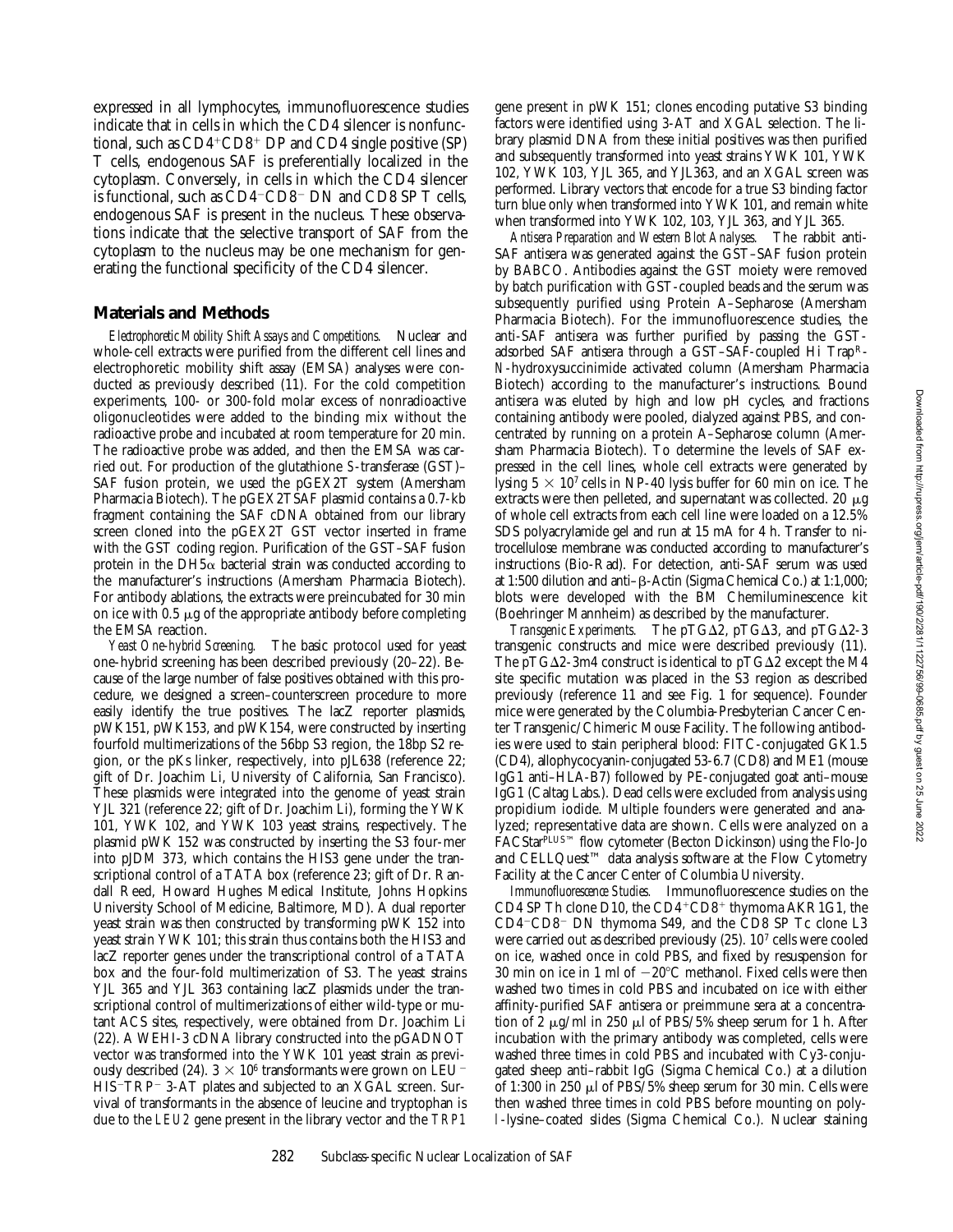was performed by adding DAPI to one of the final washing steps. Microscopy was performed on a Leitz fluorescent microscope.

#### **Results**

*Sequence Specificity of the S3 Binding Factor.* In previous studies, we identified three factor binding sites in the CD4 silencer using DNAse footprinting. Additional EMSA analyses identified one major and several minor factor–DNA complexes when the footprinted S3 region was used as a radioactive probe; we have concentrated our further analyses on the major S3 binding complex (11). Using *o*-phenanthroline copper footprinting, we narrowed the recognition site of the major S3 binding factor to a 16-bp region (reference 11 and Fig. 1). This region contains a 5-bp direct repeat (CTGTG) separated by 6 bp. A comparison of this 16-bp region with known binding site motifs revealed consensus LEF-1 (26–29) and ETS (30) recognition sites; however, we were unable to demonstrate that either LEF-1 or an ETS family protein binds to S3 using biochemical approaches (data not shown). To identify a more precise recognition site for the major endogenous S3 binding factor, we designed a series of mutant S3 oligonucleotides to be used as competitors in EMSAs (Fig. 1 A). As we have reported previously (11), we can detect a major DNA–protein complex with the 16-bp S3 probe using nuclear extracts isolated from  $CD4$ <sup> $-CD8$ <sup> $+$ </sup> Tc cells; complex formation can be</sup> completely inhibited by the addition of nonradioactive S3 probe but not linker, indicating that the S3 binding factor binds specifically to the S3 probe (Fig. 2 A). Oligonucleotides that contain mutations in both CTGTG repeats failed to compete away the major S3 binding complex (Figs. 1 and 2, M1 and M4). However, those containing mutations in either of the CTGTG repeats are still capable of competing for S3 complex formation (Figs. 1 and 2, M5 and M6). Oligonucleotides that contain mutations in sequences be-



**Figure 1.** Sequence of CD4 silencer S3. Sequence of the complete probe used in the EMSA experiments is shown in the top line. SAF recognition sites are indicated by boxes. Sequence of mutant oligonucleotides used in EMSA competition analyses are shown below; substitutions from the wild-type sequence are indicated in bold.



**Figure 2.** EMSAs using the S3 probe and CD8 SP Tc L3 nuclear extracts (A), whole cell extracts from the CD4 SP Th clone D10, the DP thymoma AKR1G1, and the DN thymoma S49 (B), or whole cell extracts from D10 and L3 (C). Arrows indicate putative SAF-containing complex; addition of increasing amounts of different nonradioactive competitor oligonucleotides are indicated above each lane.

tween the two CTGTG repeats also compete for complex formation efficiently (Figs. 1 and 2, M3; Fig. 1, M2; and data not shown); oligonucleotides that contain mutations in the spacer sequence directly adjacent to the CTGTG repeats also compete for complex formation, albeit somewhat less efficiently than do oligonucleotides with central mutations (Figs. 1 and 2; compare M7 to M2 and M3). We can detect three complexes with the S3 probe; the two slower mobility complexes appear to have similar sequence specificities and thus may represent modified versions of the same factor, whereas the fastest mobility complex does not appear to be reproducible from experiment to experiment (Fig. 2 A and data not shown). We can also detect S3 binding complexes in whole cell extracts purified from the D10  $(CD4+CD8$ <sup>-</sup> Th), S49 (DN thymoma), AKR1G1 (DP thymoma), and the L3 and B18  $(CD4-CD8+SPTc)T$  cell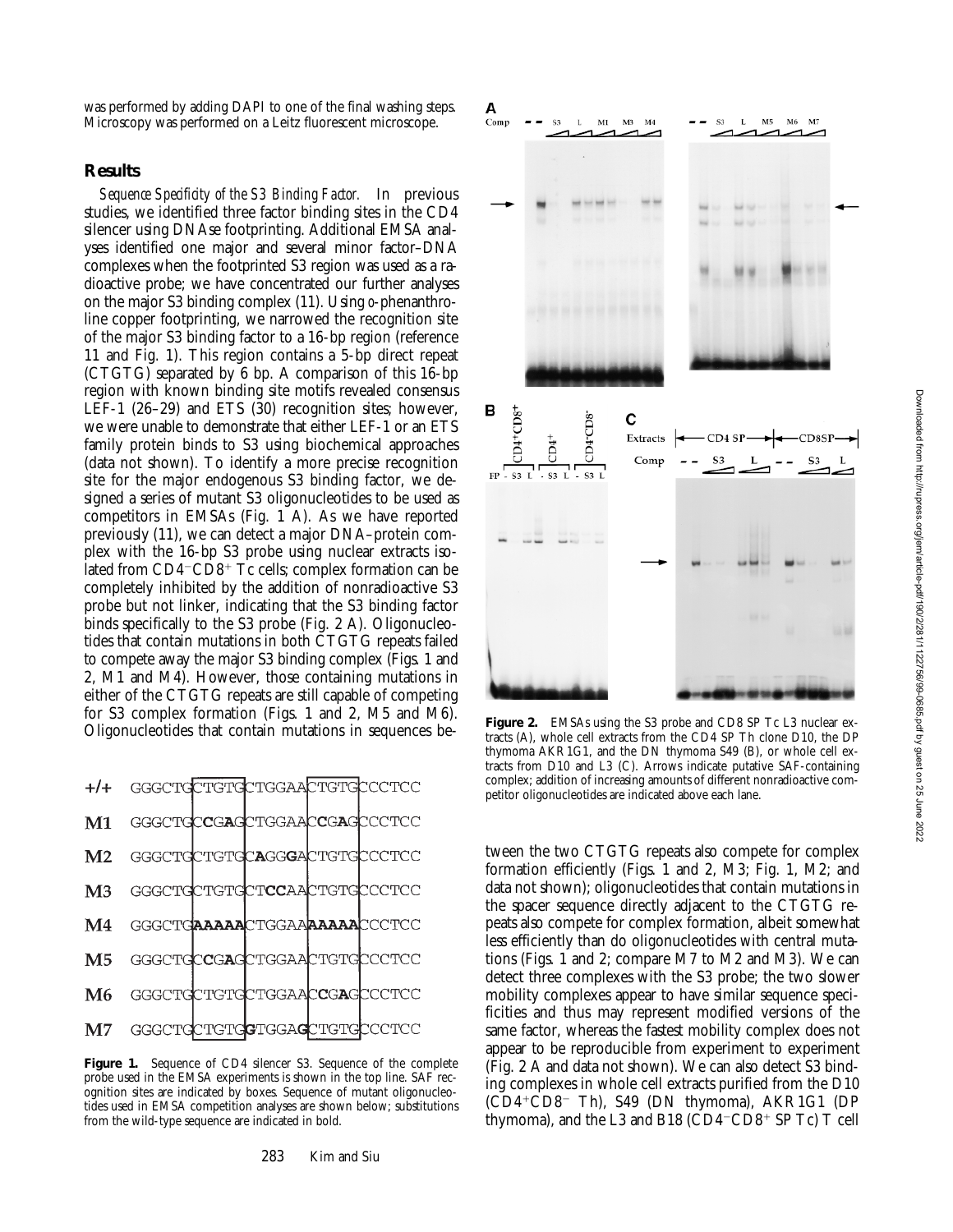clones (Fig. 2, B and C, and data not shown). Our data thus indicate that S3 binding proteins are present in T cells of all developmental phenotypes and bind to one of the two CTGTG direct repeats in the S3 probe.

*Cloning of a Novel S3 Binding Factor.* We next attempted to clone a cDNA encoding the S3 binding factor using a modified protocol of the previously published yeast onehybrid technique (see Materials and Methods for details). We screened  $3 \times 10^6$  colonies and identified one positive clone encoding a 0.7-kb cDNA. Using Northern blot analyses with the cDNA as a radioactive probe, we can detect a single 3.1-kb mRNA species in a wide variety of different tissues (data not shown). We isolated a full-length 3.1-kb cDNA clone by using the 0.7-kb cDNA as a radioactive probe to screen a  $\lambda$  phage thymus cDNA library. The cDNA contains a 2,123-bp  $5'$  untranslated region and a 623-bp  $3'$ untranslated region, as well as a 369-bp open reading frame (ORF) that potentially encodes for a 123-amino acid protein with a mol mass of 14 kD (Fig. 3 A and data not shown). We believe this ORF to be the one used in vivo for five reasons. First, this ORF is used in the GAL4 fusion protein originally isolated from the one-hybrid screen; second, GST fusion proteins containing this ORF are able to bind S3 specifically in EMSA analyses (see below); third, an antisera raised against the same GST fusion protein is able to recognize the S3 binding factor in T cell extracts (see below); fourth, Western blot analyses on both cell lines and tissues using this antisera identify one prominent 14-kD species (see below); and fifth, using databank searches we have identified a putative *Caenorhabditis elegans* homologue (see below). In addition, in vitro transcription/translation assays with the full-length cDNA produce a single 14-kD species that can be recognized by this antisera on Western blot analysis (data not shown). We refer to the novel transcription factor encoded by the cDNA as silencer-associated factor, or SAF.

We conducted BLAST homology searches using the translated protein sequence and could not identify signifi-

RQVKLWVKMVTPLIKNFFX

MLPCGCFPPRLRGRCVAETWOVLSSLPVCTSFSRS LWLYLAGSSLPCLTLIGSPNFGYRSVHRDLEAQIA

IVTESRSLQQQLHQEQEQLYLRSGVVTSATFEQPG

A

B

**SAF** 

 $nk-2$ 

 $Mat-\alpha2$ 

Bicoid

Antp

paired

OCT

engrailed

 $\mathbf{1}$ 

36

71

106

 $H_{\alpha 1}$ 

cant sequence similarity with known proteins. Expressed sequence tagged cDNA sequences encoding portions of SAF were identified in several libraries, including those constructed from RNA purified from diverse tissues, such as thymus, 2-d embryo, and brain, further indicating that SAF is expressed in a wide variety of tissues at different stages of development. Interestingly, we have identified a putative homologue for SAF in *C. elegans* using databank searches. SAF shares an overall amino acid sequence identity of 32%; however, the similarity is highest in the COOH-terminal region, where a 21-amino acid domain located just  $NH_{2}$ -terminal to the HHTH (helix-helix-turn-helix) domain shares 86% identity at the amino acid level (18 out of 21), with 96% similarity (20 out of 21) with its putative *C*. *elegans* homologue (boxed sequence, Fig. 3 A). However the exact function of this *C*. *elegans* ORF is unknown. These data indicate that SAF may be conserved throughout evolution, further supporting the hypothesis that SAF is an important factor.

*SAF Shares Sequence Similarity with Homeodomain Proteins.* Motif analyses indicated that the COOH-terminal portion of SAF has a predicted HHTH structure. The helixturn-helix (HTH) motif is a common DNA binding domain that has been characterized for many different transcription factors (31, 32). Based on the sequence similarity in the DNA binding helix, there are six major families of HTH proteins; SAF has the highest sequence similarity with members of the homeodomain HTH family (Fig. 3 B). The homeodomain proteins consist of a wide variety of different transcription factors that are important in the control of gene expression during development. All members of this family have the same general structure: a three- $\alpha$  helix bundle with each helix separated by short amino acid turns, and an  $NH_{2}$ -terminal arm that stretches into the minor groove (Fig. 3 B) (32, 33). Computer structural analysis of SAF indicates  $\alpha$ -helical structures encompassing the glutamine- and glutamic acid–rich domain representing helix  $\alpha$ 1 as well as the helix  $\alpha$ 2 region (Fig. 3 B). The greatest sequence similarity is within the putative DNA recogni-

| TNIRVALEKSFLE----NOKPTSEEITMIADOLNMEKEV <b>IRVWFCNR</b> RO |  |
|------------------------------------------------------------|--|
| SEOLARLKREFNE----NRYLTERRROOLSSELGLNEAOIKIWFONKRA          |  |
|                                                            |  |

 $H_{\alpha2}$ 

---RSLQQQLHQEQE--QLYLRSGVVTSATFEQ--PGRQVKLWVKMVTP

KAQTYELERRFRQ----QRYLSAPEREHLASLIRLTPTQVKIWFQNHLN

KENVRILESWFAKNIENPLYLDTKGLENLMKNTSLSRIQIKNWVSNRRR

SSQIAELEQHFLQ----GRYLTAPRLADLSAKLALGTAQVKIWFKNRRR

RYQTLELEKEFHF----NRYLTRRRRIEIAHALCLTERQIKIWFQNRRM

ASOLDELERAFER----TOYPDIYTREELASRTALTEARIQVWFQNRRA

284 Subclass-specific Nuclear Localization of SAF

35

70

105

123

10

 $H_{\alpha 3}$ 

5

1

**Figure 3.** (A) Protein translation of the SAF ORF. Arrowhead indicates the beginning of the sequence of the original yeast one-hybrid clone isolated in the screen. (B) Sequence alignment of the putative HTH domain of SAF with the HTH regions of different homeodomain proteins. The three putative  $\alpha$ -helical structures are indicated above; sequence similarity in the DNA recognition helix  $(H_R)$  is indicated in bold.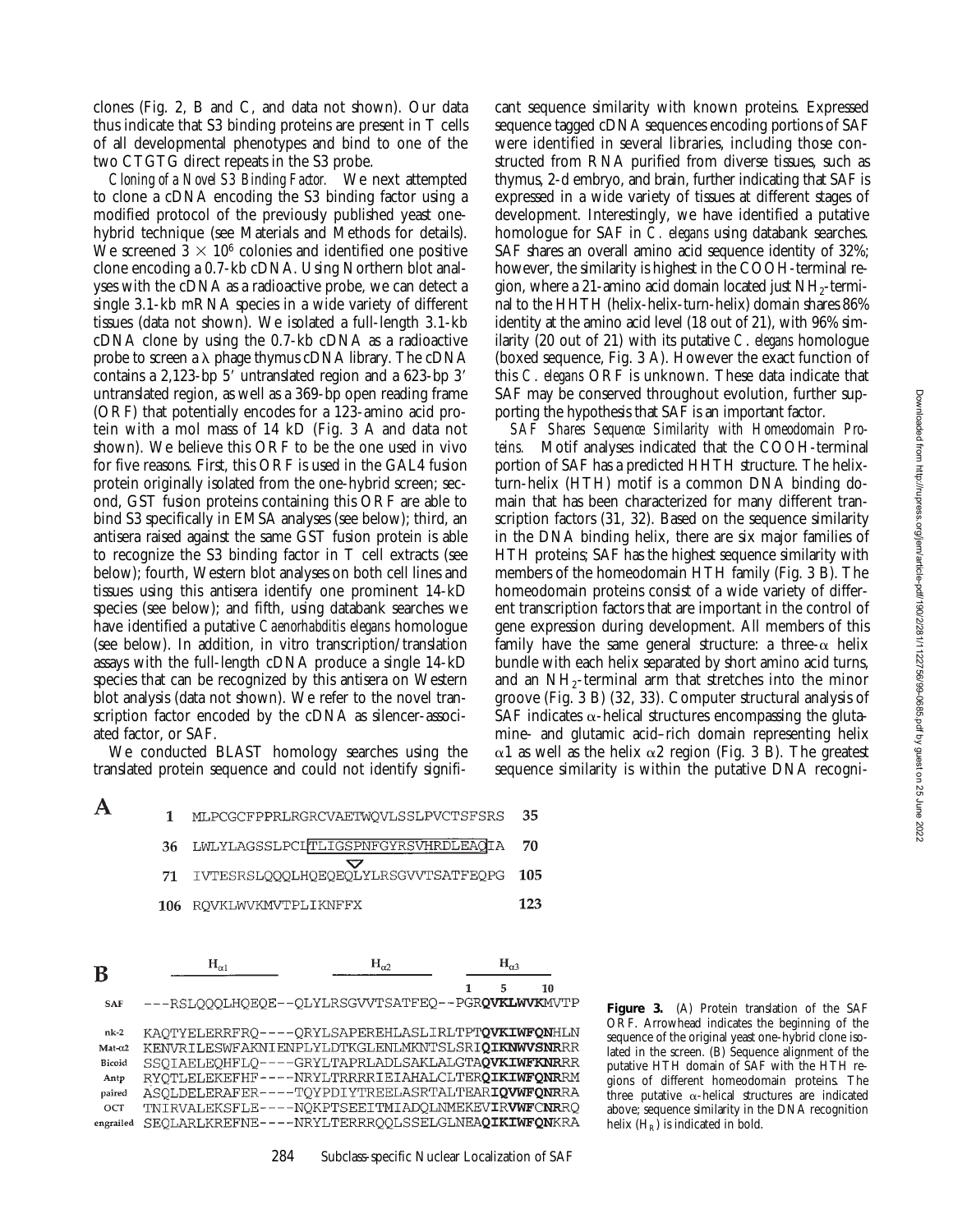tion helix (helix  $\alpha$ 3), including a stretch of amino acids QVKLWVK that are seen often in the same position in homeodomain proteins (Fig. 3 B, bold sequence). Although SAF shows the greatest sequence similarity to the homeodomain proteins, there is a major difference between SAF and the homeodomain protein family: all homeodomain proteins have an asparagine at position 10 of  $\alpha$ 3, whereas SAF has a methionine (Fig. 3 B). As this region is believed to be important in DNA sequence recognition, these observations indicate that SAF is likely to bind to DNA in a manner distinct from the classical homeodomain–DNA interaction.

*Endogenous SAF Binds to S3 of the CD4 Silencer.* To confirm that the SAF cDNA isolated from the yeast one-hybrid screen binds S3, we generated a GST–SAF fusion protein to be used in EMSAs. The SAF-encoding cDNA that was isolated in the yeast one-hybrid screen was excised from the yeast one-hybrid vector and subcloned into the pGEX2T GST vector (Amersham Pharmacia Biotech); the cDNA encompassed the COOH-terminal 34 amino acids that contain the putative helix  $\alpha$ 2 and helix  $\alpha$ 3 of the HTH domain (referred to as SAF89–123). The GST–SAF89–123 fusion protein was then used in EMSA analyses with different radioactive probes. We can detect a single DNA– protein complex when we conduct EMSA analyses with GST–SAF89–123 and the S3 probe (Fig. 4). This complex formation is not contingent upon the GST moiety, since purified GST alone cannot bind S3 (Fig. 4 A). The complex formation is specific for the S3 sequence as it can be inhibited with addition of nonradioactive S3 but not with linker, and it cannot bind to oligonucleotide probes taken from S1 or S2 of the CD4 silencer (Fig. 4 A). These data indicate that SAF can bind to S3 in a sequence-specific fashion. In addition, these data indicate that the DNA binding domain of SAF is in the COOH-terminal in the same region as the HTH motif, thus providing additional evidence that HTH motif contains at least a portion of the DNA binding domain. To determine if SAF has the same fine specificity of binding as the endogenous S3 binding

factor, we conducted competition EMSAs with the S3 probe and the mutant oligonucleotide probes used above (Figs. 1, 2, and 4). Similar to what we observed for the endogenous S3 binding factor, an oligonucleotide that contains mutation in both CTGTG repeats (M1) does not compete for SAF binding to S3, whereas mutations in the spacer sequence (M2 and M3) or only in one CTGTG repeat (M5 and M6) compete effectively for complex formation (Fig. 4 and data not shown). Thus, SAF has the same DNA binding fine specificity as the endogenous S3 binding factor, supporting the hypothesis that SAF is the endogenous S3 binding factor.

To characterize SAF in greater detail, we generated a rabbit polyclonal antisera against SAF using the GST– SAF89–123 fusion protein as antigen. The specificity of the antisera was tested by Western blot analyses using whole cell extracts purified from a variety of cells of different phenotypes (Fig. 5 A). We can detect the induction of expression of a 14-kD species in 293T cells transfected with a CMV expression vector containing the full-length SAF cDNA, supporting the hypothesis that the 369-bp ORF is indeed the reading frame used in vivo (Fig. 5 A). In addition, we can detect the same 14-kD species in all T cell subclasses, B cells, macrophages, and fibroblasts (Fig. 5 A), indicating a wide tissue distribution of expression of SAF protein, consistent with the EMSA data discussed above. To prove that the endogenous S3 binding protein is indeed SAF, we tested whether the SAF antisera would affect endogenous S3 binding factor–DNA complex formation in EMSAs. As can be seen in Fig. 5 B, we can ablate S3–protein complex formation completely in both CD4 SP Th and CD8 SP Tc cell extracts using the SAF antisera. We cannot inhibit S3–protein complex formation significantly using either the preimmune sera or an antibody directed against Elf-1, indicating that this ablation is specific for the endogenous S3 binding protein. These data indicate that the endogenous S3 binding protein shares antigenic epitopes with SAF, supporting the hypothesis that SAF is the endogenous S3 binding factor.



**Figure 4.** Sequence specificity of the SAF DNA binding domain. (A) EMSAs using the GST–SAF89–123 fusion protein and CD4 silencer S1, S2, and S3 probes. Probe, titration of nonradioactive competitor oligonucleotides, and protein extract used are indicated above lanes. Arrow indicates SAF–DNA complex. (B) Competition EMSAs using the GST–SAF89–123 fusion protein, the S3 probe, and S3 mutant variants. Titrations of different nonradioactive competitor mutant S3 oligonucleotides are shown above lanes. Arrow indicates SAF–DNA complex.

285 Kim and Siu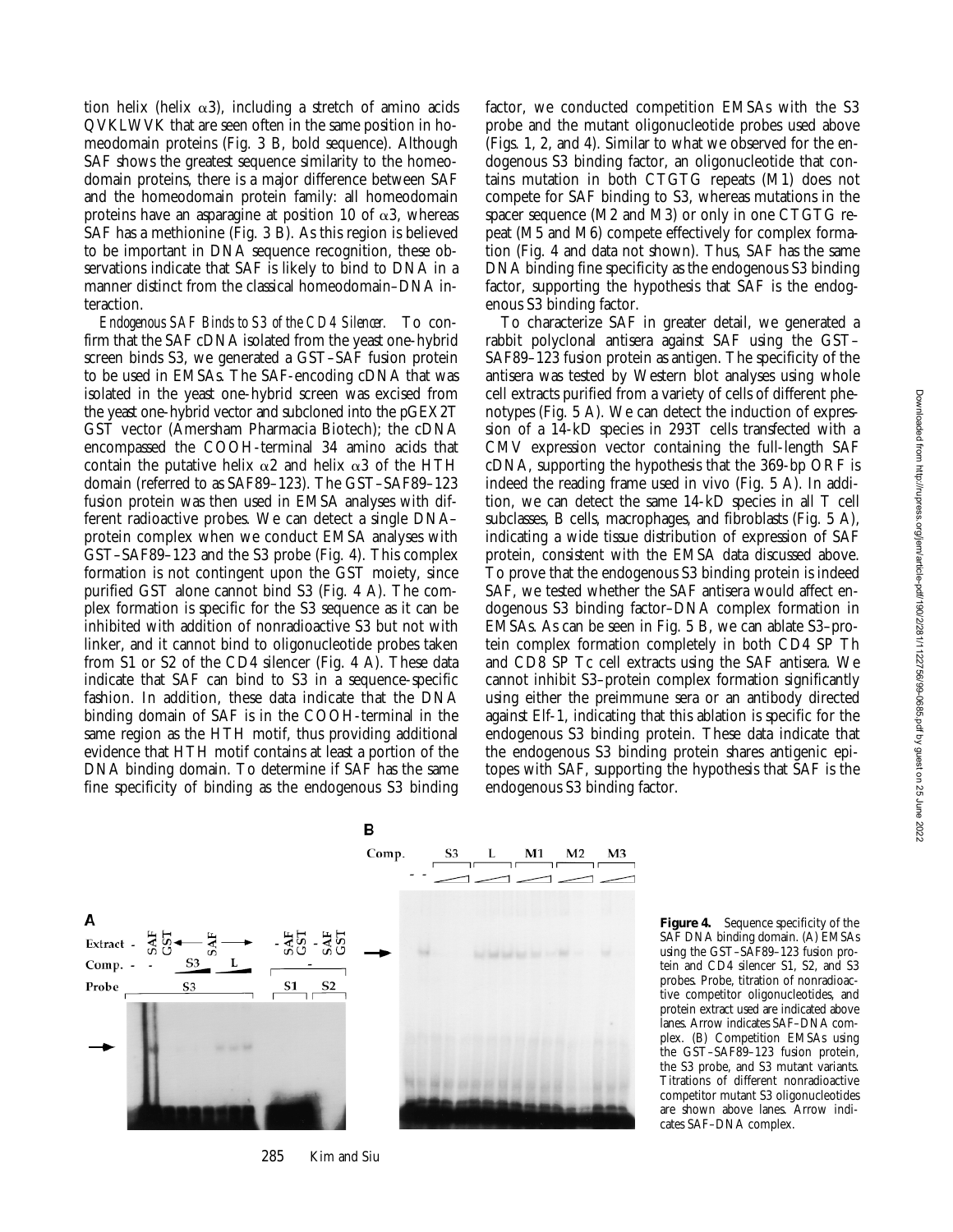

**Figure 5.** Expression and binding of endogenous SAF. (A) Western blot analysis with the SAF antisera (top) and the control  $anti–\beta$ -actin antibody (bottom). Western blot analysis on whole cell extracts from 293T cells (lane 1): 293T cells transfected with 5, 10, and 20  $\mu$ g of the CMV–SAF expression construct (lanes 2–4); the CD4+CD8+ DP AKR1G1 thymoma (lane  $6$ ); the CD8<sup>+</sup> SP Tc L3 cell clone (lane 7); the  $CD4$ <sup>+</sup> SP Th D10 cell clone (lanes 8 and 9); the P3X63 plasmacytoma (lane 10); the 103 pre-B cell lymphoma (lane 11); the WEHI-3B macrophage/monocyte (lane 12); and the 3T3 fibroblast (lane 13). Molecular weight standards were loaded in lane 5. (B) Antibody ablation EMSA analyses with the SAF antisera and (left)  $CD4+$  SP Th D10 or (right)  $CD8<sup>+</sup>$  SP Tc L3 extracts. Lanes containing S3 probe only, S3 probe with extract, and S3 probe with extract and antibody are indicated above each lane. 'Pre' indicates preimmune sera.

*The SAF Binding Site Is Important for CD4 Silencer Function.* Our biochemical data indicate that SAF binds to an important functional region of the CD4 silencer, indicating that SAF is playing a role in silencer function. Should this be the case, we can predict that we would abrogate CD4 silencer function by making a site-specific mutation in the SAF binding site. To test this, we generated mutant silencers and tested them in transgenic assays (Fig. 6). We have previously shown that single deletions of any of the three factor binding sites in the CD4 silencer, referred to as S1, S2, and S3, do not affect silencer activity. In fact, silencer function is abrogated only when S2 is deleted in conjunction with deletions in either S1 or S3 (11). We have generated a series of mice transgenic for constructs that contain silencers with different combinations of factor binding site deletions (11). The base pTG construct contains the HLA-B7 marker gene under the transcriptional control of the CD4 promoter and enhancers; the pTGSil series constructs also contain either the unmutated silencer or mutated silencers (11). The pTGSil $\Delta$ 2 construct contains the silencer with an 18-bp deletion of the S2 region, the  $pTGSi\Delta3$  construct contains the silencer with a 56-bp deletion of the S3 region including the SAF binding site, and the  $pTGSil\Delta2-3$  construct contains the silencer with both deletions. As can be seen in Fig. 6 A, cells that express the HLA-B7 marker gene in the pTGSil $\Delta$ 2 and pTGSil $\Delta$ 3 transgenic mice are confined to the peripheral CD4 SP T cell population, as would be expected if silencer function is intact. In contrast, the  $pTGSil\Delta2-3$  transgenic mice express the marker gene in both CD4 SP and CD8 SP T cells, indicating that silencer function has been abrogated. As discussed above, these observations are consistent with our previous data (11).

Although the original S3 deletion removed the SAF binding site, this deletion encompassed 56 bp, so it is possible that the SAF binding site is irrelevant and that other sequences within S3 are required for silencer function. To determine if the SAF binding site itself is important in silencer function, we generated a mutant silencer,  $SiI_{2-3m4}$ , that contains the 18-bp S2 deletion and the M4 mutation of the SAF binding site. The M4 mutation completely abrogates SAF binding as defined by our biochemical data (see above). This mutant silencer was cloned into the pTG reporter construct, transgenic mice were generated, and peripheral T cells were harvested from expressing founders and analyzed for expression of the HLA-B7 marker gene (Fig. 6 and data not shown). Similar to the  $pTGSi\Delta2-3$  transgenic mice, both CD4 SP and CD8 SP peripheral T cells in the  $pTGSil\Delta2-3m4$  transgenic mice express the marker gene, indicating that silencer function is abrogated (Fig. 6 B). These data indicate that the site-specific mutation of the SAF binding site is functionally similar to the original 56-bp deletion of S3, which in combination with a deletion in S2 leads to abrogation of silencer function. Therefore, we can correlate the loss of SAF binding to S3 with the loss of silencer function, supporting the hypothesis that SAF is indeed playing an important role in CD4 silencer function.

*Subcellular Compartmentalization of SAF.* As mentioned above, SAF is expressed in T cells of all developmental phenotypes. The fact that the CD4 silencer functions in  $CD4^-$  but not  $CD4^+$  cells indicates that the specificity of silencer function cannot be mediated by cell type–specific SAF expression. Therefore, if SAF plays a role in the specificity of silencer function, we predict that there are posttranslational events that permit SAF to function only in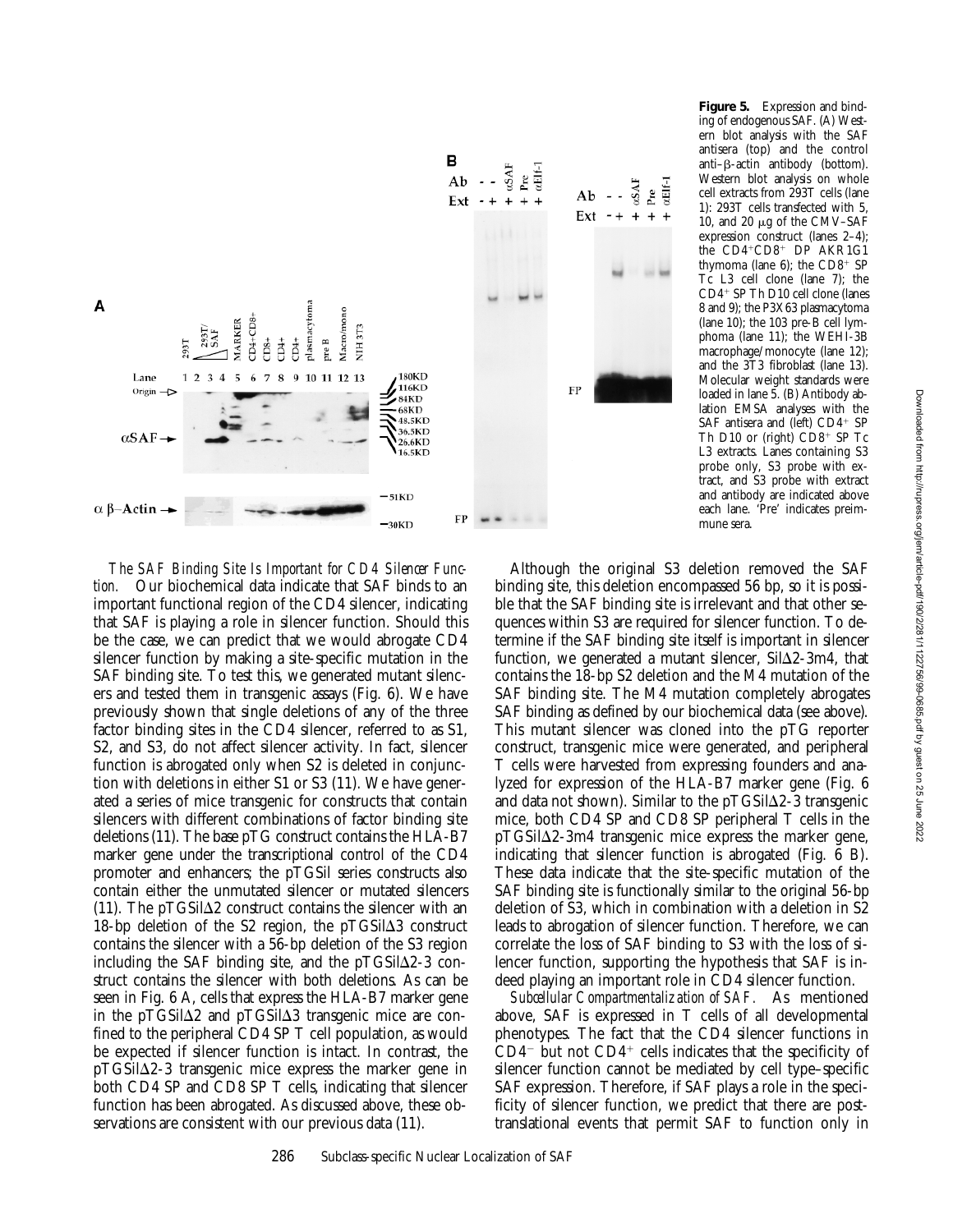

**Figure 6.** Site-specific mutation of the SAF binding site in S3 leads to abrogation of CD4 silencer function. Peripheral T cells were isolated from the (A) pTG $\Delta$ 2, pTG $\Delta$ 2-3, and pTG $\Delta$ 3 and the (B) pTG $\Delta$ 2-3m4 transgenic lines and stained with antibodies to CD4, CD8, and the HLA-B7 marker. The HLA-B7+ cells were then gated on and analyzed for expression of CD4 (*y* axis) and CD8 (*x* axis). Presence of transgenic marker– positive CD8 SP T cells in the pTG $\Delta$ 2-3m4 and pTG $\Delta$ 2-3 mice (box, lower right quadrant) indicate loss of silencer function in the marker construct. Five different  $pTG\Delta2-3m4$  founders were generated; data from representative high expressing (B, left) and low expressing (B, right) transgenic mice are shown.

 $CD4^-$  cells, thus conveying specificity of silencer function. One potential mechanism is the cell type–specific partitioning of the factor in different subcellular compartments. For example, it is possible that a ubiquitously expressed transcription factor is sequestered outside of the nucleus to prevent DNA binding. In the case of the CD4 silencer, cells that express CD4 would localize SAF to the cytoplasm, thus preventing it from binding to the silencer and inducing its function and therefore allowing CD4 transcription. In cells that do not express CD4, SAF is transported to the nucleus, thus allowing SAF to bind to the silencer and induce its function leading to the repression of CD4 transcription. This hypothesis predicts that we would detect SAF protein primarily in the nucleus in T cells that do not express CD4 and primarily in the cytoplasm in T cells that express CD4. To test this hypothesis, we used affinity-purified anti-SAF antisera in immunofluorescence experiments with T cells of different developmental phenotypes (Figs. 7 and 8). Interestingly, the anti-SAF antisera stains the cytoplasm of both the CD4 SP and the  $CD4$ <sup>+</sup>  $CD8<sup>+</sup>$  cells most intensely. As can be seen in Fig. 7, A and D, the nucleus of each of these cells are present as a shadow with only faint staining (nuclear membrane indicated with thick arrowheads; compare panels A with B, and D with E), whereas the ring of cytoplasm surrounding the nucleus stains intensely (cell membrane indicated with thin arrows; compare panels A with B and C, and D with E and F). These observations correlate with the expression of CD4 in



**Figure 7.** Subcellular localization of SAF in CD4+ SP and CD4+CD8+ T cells. Staining with the affinity-purified anti-SAF antisera (A and D), DAPI (B and E) and the light-phase field (C and F) of the D10 CD4 SP and the AKR1G1 CD4+CD8+ T cells are indicated. Each set of fields is from the same experiment. G–I show staining with the preimmune serum, DAPI, and light-phase field for a CD8 SP T cell; all other preimmune stainings for the other cell types showed similar patterns (data not shown). Thick arrows indicate cell membrane, and thin arrows indicate nuclear membrane.

these two T cell developmental subclasses; SAF is predominantly in the cytoplasm and thus cannot access its S3 binding site and help mediate silencer function. The preimmune sera yields only low levels of staining, indicating that the signal detected is specific (Fig. 7, G–I).

In contrast, for the DN and CD8 SP T cells, anti-SAF staining colocalizes with the nuclear DAPI stain, indicating that for these  $CD4$ <sup>-</sup> T cell subclasses SAF is present at high levels in the nucleus (Fig. 8; compare panels A with B, and D with E). The localization of SAF to the nucleus in  $CD4<sup>-</sup>$ T cells correlates both with the expression of CD4 and endogenous silencer function; in these cells, SAF is in the nucleus and thus presumably has access to its cognate binding site in the CD4 silencer, which will thus allow it to mediate silencer function. Taken together, our data indicate that SAF protein, although synthesized in T cells of all developmental phenotypes, is preferentially localized in different subcellular compartments depending on the expression of CD4 and are consistent with the hypothesis that the developmental stage-specific subcellular localization of SAF plays a role in the specificity of function of the CD4 silencer. In contrast, immunofluorescence with antisera against both c-Myb and HES-1, the other CD4 silencer binding factors, indicate that both of these factors are nuclear in T cells of all developmental phenotypes (data not shown), suggesting that SAF may play a unique role in the control of CD4 silencer function and CD4 transcription.

# **Discussion**

*SAF: A Novel CD4 Silencer Binding Protein.* We have identified a novel factor, which we refer to as SAF, that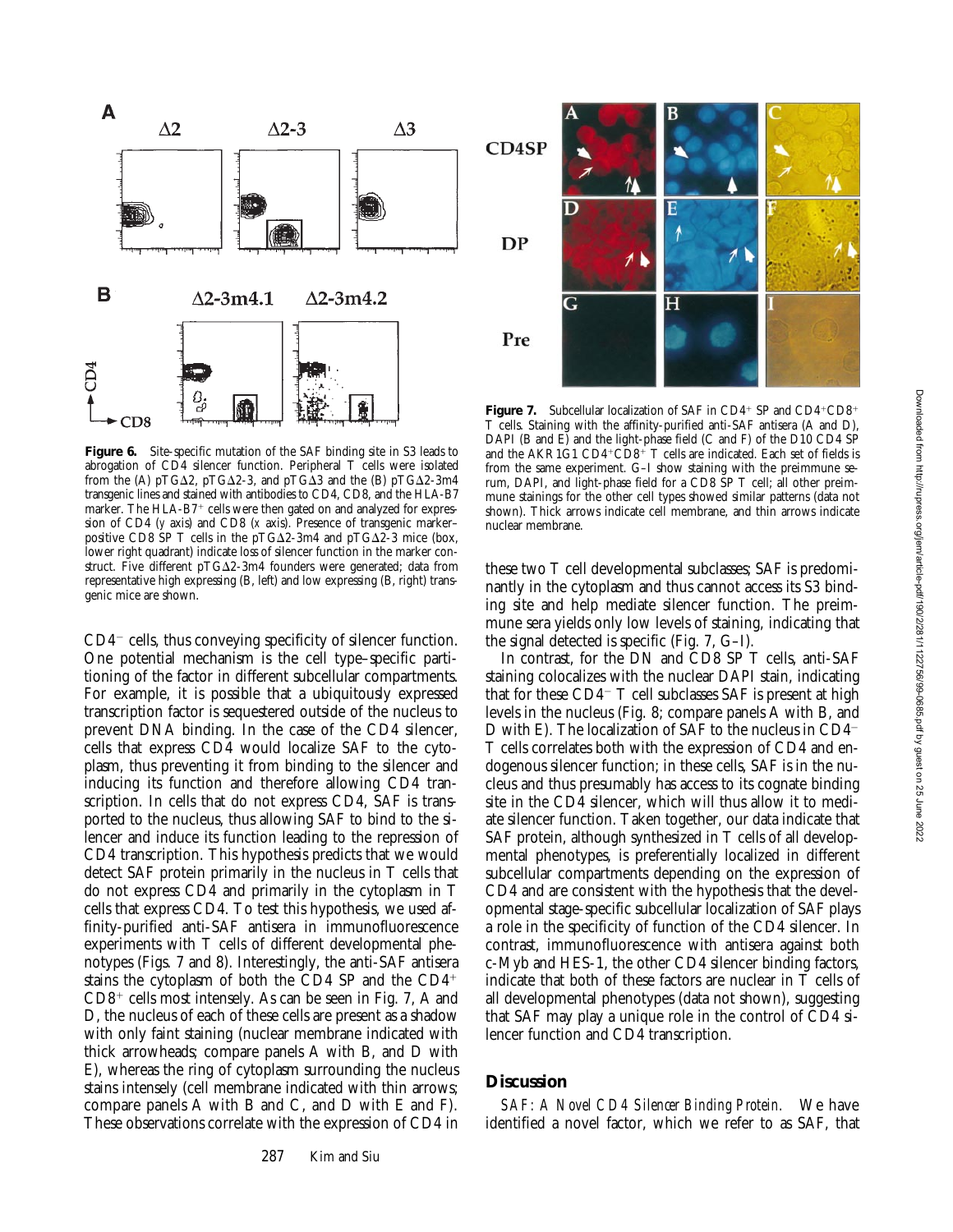

**Figure 8.** Subcellular localization of SAF in  $CD8$ <sup>+</sup> SP and  $CD4$ <sup>-</sup> $CD8$ <sup>-</sup> T cells. Staining with the affinity-purified anti-SAF antisera (A and D), DAPI (B and E), and the light-phase field (C and F) of the L3 CD8 SP and the S49 DN T cells are indicated. Each set of fields is from the same experiment.

binds to a critical functional site of the CD4 silencer. We have determined that endogenous SAF binds to S3 and probably mediates silencer function; we draw this conclusion on the basis of several different experimental approaches. First, we have established that the fine DNA binding specificity of SAF is identical to that of the endogenous S3 binding factor. In addition, antisera raised against SAF specifically ablate the formation of the endogenous S3 binding complex. Finally, in our transgenic reporter assay system, a site-specific mutation in S3 that abrogates both SAF and endogenous S3 factor binding also breaks CD4 silencer function in conjunction with the S2 deletion. These functional results are consistent with our earlier data, which indicated that a large deletion in the S3 region, in combination with a deletion in the S2 region, abrogates silencer function (11). Taken together, our data provide strong evidence supporting the hypothesis that endogenous SAF binds to the CD4 silencer at S3 and mediates its function.

SAF has several interesting structural features. The function of the  $NH<sub>2</sub>$ -terminal domain of SAF is unknown. However, SAF shares some sequence similarity with the homeodomain class of transcription factors that are known to be important both in transcriptional repression and in the control of developmentally-regulated genes (31, 32). In particular, the DNA binding domain of SAF contains an HHTH motif similar to that of the homeodomain class of proteins. There is significant sequence similarity between SAF and homeodomain proteins in the DNA recognition helix, although SAF lacks an important conserved asparagine at position 10 of helix  $\alpha$ 3. It is interesting to note that the SAF binding site (CTGTGNNNNNNCTGTG) differs significantly from the consensus homeodomain recognition sequence (TCAATTAAAT) (34, 35). The asparagine at position 10 of helix  $\alpha$ 3 interacts via hydrogen bonds and van der Waals interactions with a central adenine, a base that is not present in the SAF recognition site (36). Thus, this asparagine-to-methionine change may reflect a difference in the consensus recognition sequences between the two factors. Despite these sequence similarities, a complete structure analysis of SAF is required before we can draw definitive conclusions about its relationship with the homeodomain proteins.

We have been unable to reproduce CD4 silencer function in transfection assays by transfecting silencer-containing reporter constructs into CD4 SP and CD8 SP T cell clones. Although the reasons for this are not known, several possibilities exist. Perhaps the most likely is that silencer function cannot be recapitulated using transfected reporters because it requires higher order chromatin structure that is normally lacking in transfection systems. The only reliable assay of silencer function is the transgenic reporter system (11), as this requires the insertion of the reporter construct into the genome, this observation is consistent with this hypothesis. Alternatively, it may be that SAF requires a non-DNA binding corepressor to mediate transcriptional repression. For example, the Hairy family of DNA binding factors require the non-DNA binding cofactor groucho to mediate transcriptional repression (37); similarly, the Ssn6-Tup1 complex serves as a general repressor of transcription in yeast that is recruited to target promoters by many different sequence-specific DNA binding proteins (38). Finally, levels of SAF expressed during transient transfection may exceed endogenous levels of post-translational modification enzymes that might be required for its activity. In this latter case, most of the overexpressed SAF in transfected T cells would be unable to mediate repression due to lack of modification. In any case, the lack of a good transfection system to study silencer function indicates that further characterization of the role of SAF in mediating CD4 silencer function will most likely require more complicated mouse genetic experiments. For example, it may be possible to generate altered specificity binding mutants of SAF to study its function; similar experiments have been conducted to characterize other mammalian transcription factors (39, 40). In addition, generation of the targeted-disruption of the endogenous SAF gene will probably provide useful information on the role of SAF in T cell development and CD4 silencer function.

*SAF and the Specificity of CD4 Silencer Function.* Although in genetic experiments the CD4 silencer is the critical con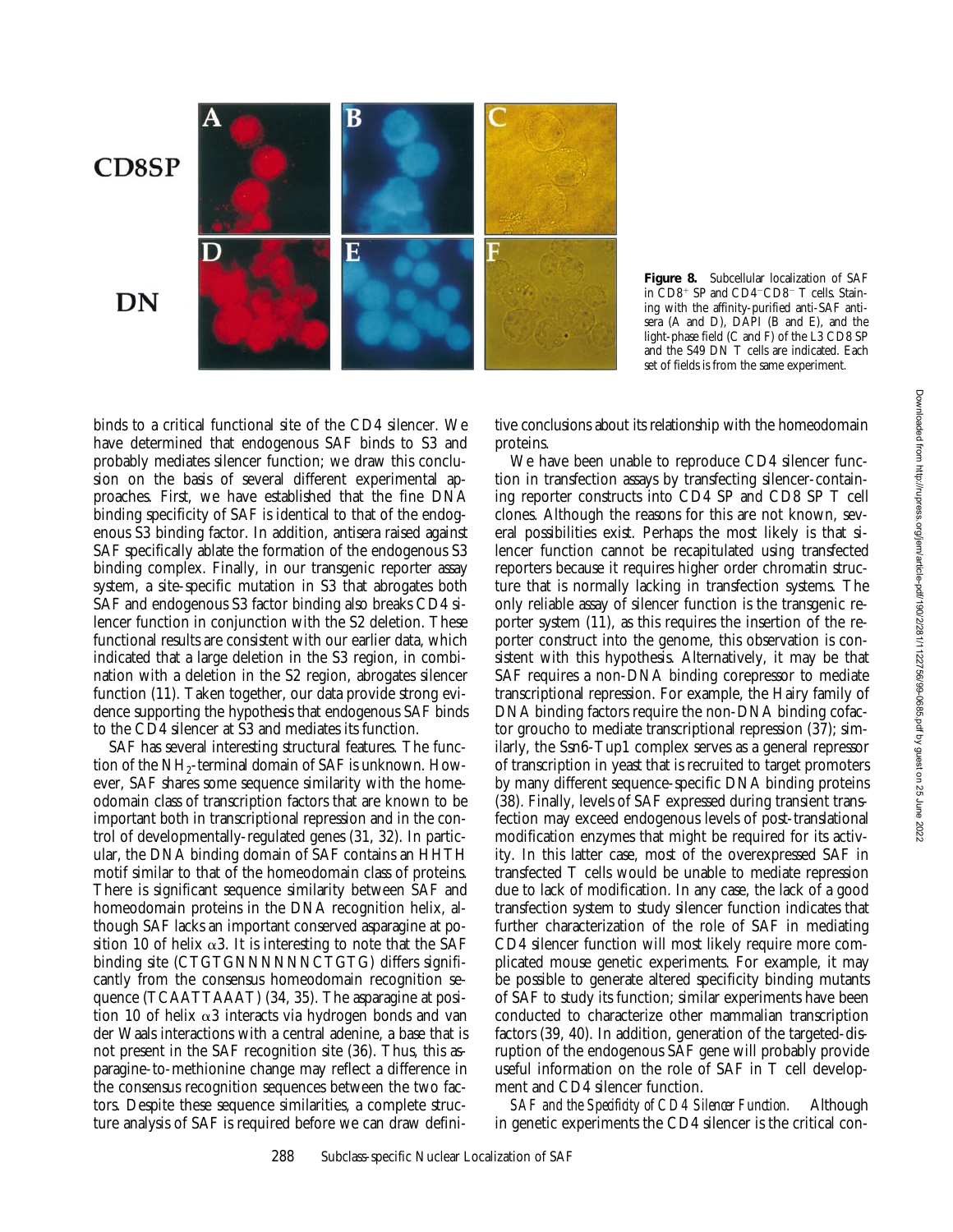trolling element that mediates the specificity of CD4 gene expression during T cell development, all of the silencer binding factors we have identified, including SAF, are expressed in T cells of all developmental stages (11, 18, 19). However, our data indicate that although SAF is expressed in all T cells, its subcellular localization differs in a T cell subclass–specific manner. In cells that express CD4, the CD4 SP, and the DP T cells, SAF localizes to the cytoplasm; whereas in cells that do not express CD4 (the DN and CD8 SP T cells) SAF localizes to the nucleus. This is the first report of biochemical subclass specificity of the factors that mediate CD4 gene expression and provide a potential mechanism for the control of CD4 silencer function during T cell development. We hypothesize that in cells in which the CD4 silencer is functioning, such as the CD8 SP and DN T cells, SAF is transported to the nucleus, where it binds to S3 of the CD4 silencer and helps mediate its repression of CD4 gene expression. In cells in which the silencer is nonfunctional, such as the CD4 SP and DP T cells, SAF is specifically excluded from the nucleus. Because of this, SAF cannot bind to the CD4 silencer, and thus does not mediate its function. This model indicates that the mechanisms controlling SAF nuclear transport may be linked to the processes that transmit the differentiation signal from the surface of the thymocyte during the selection process.

The nature of the mechanism that restricts SAF localization in specific cell types is unclear. Although SAF does not have a consensus nuclear localization signal, its small size should in principle permit it to migrate freely through the nuclear pore, and thus some mechanism to compartmentalize it must be hypothesized. It is possible that the posttranslational modification of SAF either allows or blocks its nuclear transport; a similar mechanism is used to initiate the translocation of the cytoplasmic component of nuclear factor of activated T cells to the nucleus (41). Alternatively,

SAF may be bound to another factor, which causes SAF to be sequestered in the cytoplasm; the posttranslational modification of the binding partner would then release SAF, allowing it to be transported to the nucleus. Such a mechanism is used to regulate the nuclear localization of nuclear factor  $\kappa$ B (42). Because SAF is a homeodomain-like protein, one particularly interesting example of transcription factor translocation involves the *Drosophila melanogaster* factor Extradenticle (EXD). EXD is a homeodomain transcription factor that mediates cell fate during embryonic development (43). EXD is often found in the cytoplasm; however, at specific stages of development, EXD binds to a second homeodomain protein, Homothorax, which causes the heterodimer to translocate to the nucleus (44, 45). Once in the nucleus, the EXD–Homothorax heterodimer binds to adjacent DNA recognition sites in the promoters of target genes and induces their expression. It is possible that SAF is translocated specifically to the nucleus during T cell development by a member of the Meis family, the mammalian Homothorax homologues. Interestingly, there is a consensus Meis recognition site within the S3 region, directly adjacent to the SAF binding site; preliminary biochemical experiments indicate that a nuclear factor in  $CD4<sup>-</sup>$  T cells recognizes the Meis recognition site specifically (Sarafova, S., and G. Siu, unpublished data). It is thus possible that, similar to EXD–Homothorax, Meis is shuttling SAF to the nucleus and binding as a dimer to their respective recognition sites in the CD4 silencer. It is important to note that for many promoters EXD requires its Homothorax partner to mediate element function; thus, should SAF require a partner for nuclear localization, it is likely that it will also require this partner to mediate silencer function. We are currently conducting experiments to address these issues directly.

We thank Drs. Joachim Li and Randall Reed for the yeast one-hybrid plasmids; Aneel Aggarwal, Richard Axel, Ronald Liem, Richard Mann, Alessandra Pernis, Christy Rohani, Ben Shykind, and Bob Soliman for helpful discussions and assistance; and Kathryn Calame, Nika Danial, Andrew Henderson, Paul Rothman, and Chris Schindler for comments on the manuscript.

This work was supported by a predoctoral training grant from the Integrated Program to W.W.S. Kim, and grants from the National Institutes of Health (AI34925) and the Irma T. Hirschl–Monique Caulier-Weill Charitable Trust to G. Siu.

Address correspondence to Gerald Siu, Department of Microbiology and the Integrated Program in Cellular, Molecular and Biophysical Studies, Columbia University, College of Physicians and Surgeons, 701 West 168th St., New York, NY 10032. Phone: 212-305-2743; Fax: 212-305-8013; E-mail: siu@cusiu3.cpmc. columbia.edu

*Submitted: 21 April 1999 Revised: 2 June 1999 Accepted: 2 June 1999*

## **References**

1. Perlmutter, R.M., J.D. Marth, S.F. Ziegler, A.M. Garvin, S. Pawar, M.P. Cooke, and K.M. Abraham. 1988. Specialized protein tyrosine kinase proto-oncogenes in hematopoietic cells. *Biochim. Biophys. Acta.* 948:245–262.

2. Fowlkes, B.J., and D. Pardoll. 1989. Molecular and cellular events of T cell development. *Adv. Immunol.* 44:207–264.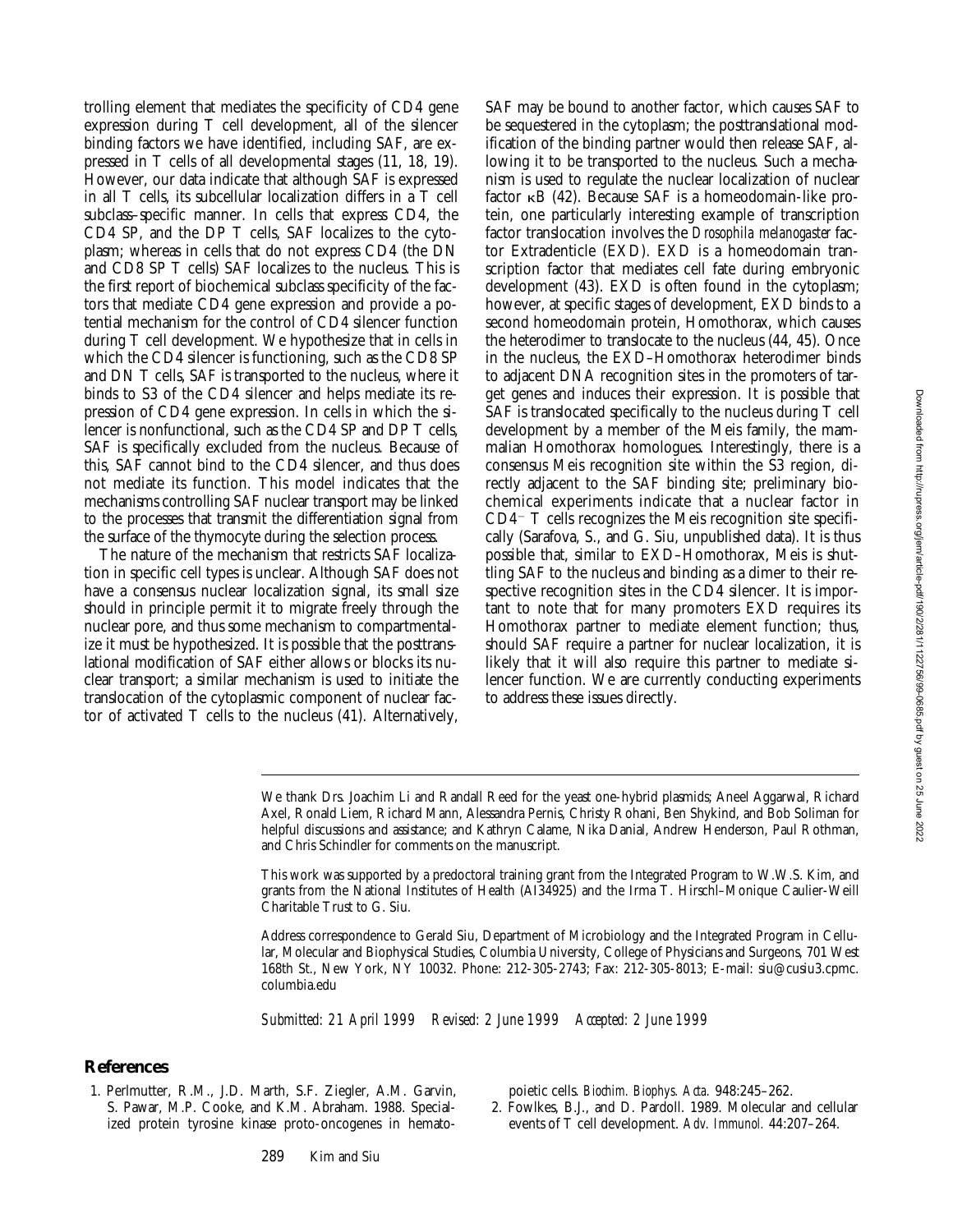Downloaded from http://rupress.org/jem/article-pdf/190/2/281/1122756/99-0685.pdf by guest on 25 June 2022 Downloaded from http://rupress.org/jem/article-pdf/190/2/281/1122756/99-0685.pdf by guest on 25 June 2022

- 3. Littman, D.R., C.B. Davis, N. Killeen, and H. Xu. 1994. Signal transduction during T cell development. *Adv. Exp. Med. Biol.* 365:63–71.
- 4. Siu, G., A.L. Wurster, J.S. Lipsick, and S.M. Hedrick. 1992. Expression of the CD4 gene requires a Myb transcription factor. *Mol. Cell. Biol.* 12:1592–1604.
- 5. Sawada, S., and D.R. Littman. 1993. A heterodimer of HEB and an E12-related protein interacts with the CD4 enhancer and regulates its activity in T-cell lines. *Mol. Cell. Biol.* 13: 5620–5628.
- 6. Salmon, P., A. Giovane, B. Wasylyk, and D. Klatzmann. 1993. Characterization of the human CD4 gene promoter: transcription from the CD4 gene core promoter is tissuespecific and is activated by Ets proteins. *Proc. Natl. Acad. Sci. USA.* 90:7739–7743.
- 7. Sawada, S., J.D. Scarborough, N. Killeen, and D.R. Littman. 1994. A lineage-specific transcriptional silencer regulates CD4 gene expression during T lymphocyte development. *Cell.* 77:917–929.
- 8. Siu, G., A.L. Wurster, D.D. Duncan, T.M. Soliman, and S.M. Hedrick. 1994. A transcriptional silencer controls the developmental expression of the CD4 gene. *EMBO (Eur. Mol. Biol. Organ.) J.* 13:3570–3579.
- 9. Wurster, A.L., G. Siu, J. Leiden, and S.M. Hedrick. 1994. Elf-1 binds to a critical element in a second CD4 enhancer. *Mol. Cell. Biol.* 14:6452–6463.
- 10. Duncan, D.D., A. Stupakoff, S.M. Hedrick, K.B. Marcu, and G. Siu. 1995. A Myc-associated zinc-finger protein (MAZ) binding site is one of four important functional regions in the CD4 promoter. *Mol. Cell. Biol.* 15:3179–3186.
- 11. Duncan, D.D., M. Adlam, and G. Siu. 1996. Asymmetric redundancy in CD4 silencer function. *Immunity.* 4:301–311.
- 12. Salmon, P., O. Boyer, P. Lores, J. Jami, and D. Klatzmann. 1996. Characterization of an intronless CD4 minigene expressed in mature CD4 and CD8 T cells, but not expressed in immature thymocytes. *J. Immunol.* 156:1873–1879.
- 13. Adlam, M., D.D. Duncan, D.K. Ng, and G. Siu. 1997. Positive selection induces CD4 promoter and enhancer function. *Int. Immunol.* 9:877–887.
- 14. Donda, A., M. Schulz, K. Burki, G. De Libero, and Y. Uematsu. 1996. Identification and characterization of a human CD4 silencer. *Eur. J. Immunol.* 26:493–500.
- 15. Uematsu, Y., A. Donda, and G. De Libero. 1997. Thymocytes control the CD4 gene differently from mature T lymphocytes. *Int. Immunol.* 9:179–187.
- 16. Fink, P.J., and M.J. Bevan. 1995. Positive selection of thymocytes. *Adv. Immunol.* 59:99–133.
- 17. Nossal, G.J.V. 1994. Negative selection of lymphocytes. *Cell.* 76:229–239.
- 18. Kim, H.K., and G. Siu. 1998. The Notch pathway intermediate HES-1 silences CD4 gene expression. *Mol. Cell. Biol.* 18:7166–7175.
- 19. Allen, R.D., T.P. Bender, and G. Siu. 1999. c-Myb is essential for early T cell development. *Genes Dev.* 13:1073–1078.
- 20. Inouye, C., P. Remondelli, M. Karin, and S. Elledge. 1994. Isolation of a cDNA encoding a metal response element binding protein using a novel expression cloning procedure: the one hybrid system. *DNA Cell Biol.* 13:731–742.
- 21. Wang, C.Y., B. Petryniak, C.B. Thompson, W.G. Kaelin, and J.M. Leiden. 1993. Regulation of the Ets-related transcription factor Elf-1 by binding to the retinoblastoma protein. *Science.* 260:1330–1335.
- 22. Li, J.J., and I. Herskowitz. 1993. Isolation of ORC6, a com-

ponent of the yeast origin recognition complex by a one-hybrid system. *Science.* 262:1870–1874.

- 23. Wang, M.M., and R.R. Reed. 1993. Molecular cloning of the olfactory neuronal transcription factor Olf-1 by genetic selection in yeast. *Nature.* 364:121–126.
- 24. Durfee, T., K. Becherer, P.L. Chen, S.H. Yeh, Y. Yang, A.E. Kilburn, W.H. Lee, and S.J. Elledge. 1993. The retinoblastoma protein associates with the protein phosphatase type 1 catalytic subunit. *Genes Dev.* 7:555–569.
- 25. Ausubel, F.M., R. Brent, R.E. Kingston, D.D. Moore, J.G. Seidman, J.A. Smith, and K. Struhl. 1995. Current Protocols in Molecular Biology. John Wiley & Sons, Inc., New York, NY.
- 26. Giese, K., A. Amsterdam, and R. Grosschedl. 1991. DNAbinding properties of the HMG domain of the lymphoidspecific transcriptional regulator LEF-1. *Genes Dev.* 5:2567– 2578.
- 27. Travis, A., A. Amsterdam, C. Belanger, and R. Grosschedl. 1991. LEF-1, a gene encoding a lymphoid-specific protein with an HMG domain, regulates T-cell receptor alpha enhancer function. *Genes Dev.* 5:880–894.
- 28. Waterman, M.L., and K.A. Jones. 1990. Purification of TCF-1 $\alpha$ , a T-cell-specific transcription factor that activates the T-cell receptor  $C\alpha$  gene enhancer in a context-dependent manner. *New Biol.* 2:621–636.
- 29. Waterman, M.L., W.H. Fischer, and K.A. Jones. 1991. A thymus-specific member of the HMG protein family regulates the human T cell receptor  $C_{\alpha}$  enhancer. *Genes Dev.* 5:656–669.
- 30. Karim, F.D., L.D. Urness, C.S. Thummel, M.J. Klemsz, S.R. McKercher, A. Celada, C. Van Beveran, R.A. Maki, C.V. Gunther, J.A. Nye, and B.J. Graves. 1990. The ETS-domain: a new DNA-binding motif that recognizes a purine-rich core DNA sequence. *Genes Dev.* 4:1451–1453.
- 31. Scott, M.P., J.W. Tamkun, and G.W. Hartzell III. 1989. The structure and function of the homeodomain. *Biochim. Biophys. Acta.* 989:25–48.
- 32. Wintjens, R., and M. Rooman. 1996. Structural classification of HTH DNA-binding domains and protein-DNA interaction modes. *J. Mol. Biol.* 262:294–313.
- 33. Burglin, T. 1994. A comprehensive classification of homeobox genes. *In* Guidebook to the Homeobox Genes. D. Duboule, editor. Oxford University Press, Oxford, UK. 27–71.
- 34. Desplan, C., J. Theis, and P.H. O'Farrell. 1988. The sequence specificity of homeodomain-DNA interaction. *Cell.* 54:1081–1090.
- 35. Hoey, T., and M. Levine. 1988. Divergent homeobox proteins recognize similar DNA sequences in *Drosophila*. *Nature.* 332:858–861.
- 36. Hirsch, J.A., and A.K. Aggarwal. 1995. Structure of the even-skipped homeodomain complexed to AT-rich DNA: new perspectives on homeodomain specificity. *EMBO (Eur. Mol. Biol. Organ.) J.* 14:6280–6291.
- 37. Paroush, Z., R.L. Finley, Jr., T. Kidd, S.M. Wainwright, P.W. Ingham, R. Brent, and D. Ish-Horowicz. 1994. Groucho is required for *Drosophila* neurogenesis, segmentation, and sex determination and interacts directly with hairy-related bHLH proteins. *Cell.* 79:805–815.
- 38. Keleher, C.A., M.J. Redd, J. Schultz, M. Carlson, and A.D. Johnson. 1992. Ssn6-Tup1 is a general repressor of transcription in yeast. *Cell.* 68:709–719.
- 39. Shah, P.C., E. Bertolino, and H. Singh. 1997. Using altered specificity Oct-1 and Oct-2 mutants to analyze the regulation of immunoglobulin gene transcription. *EMBO (Eur. Mol.*